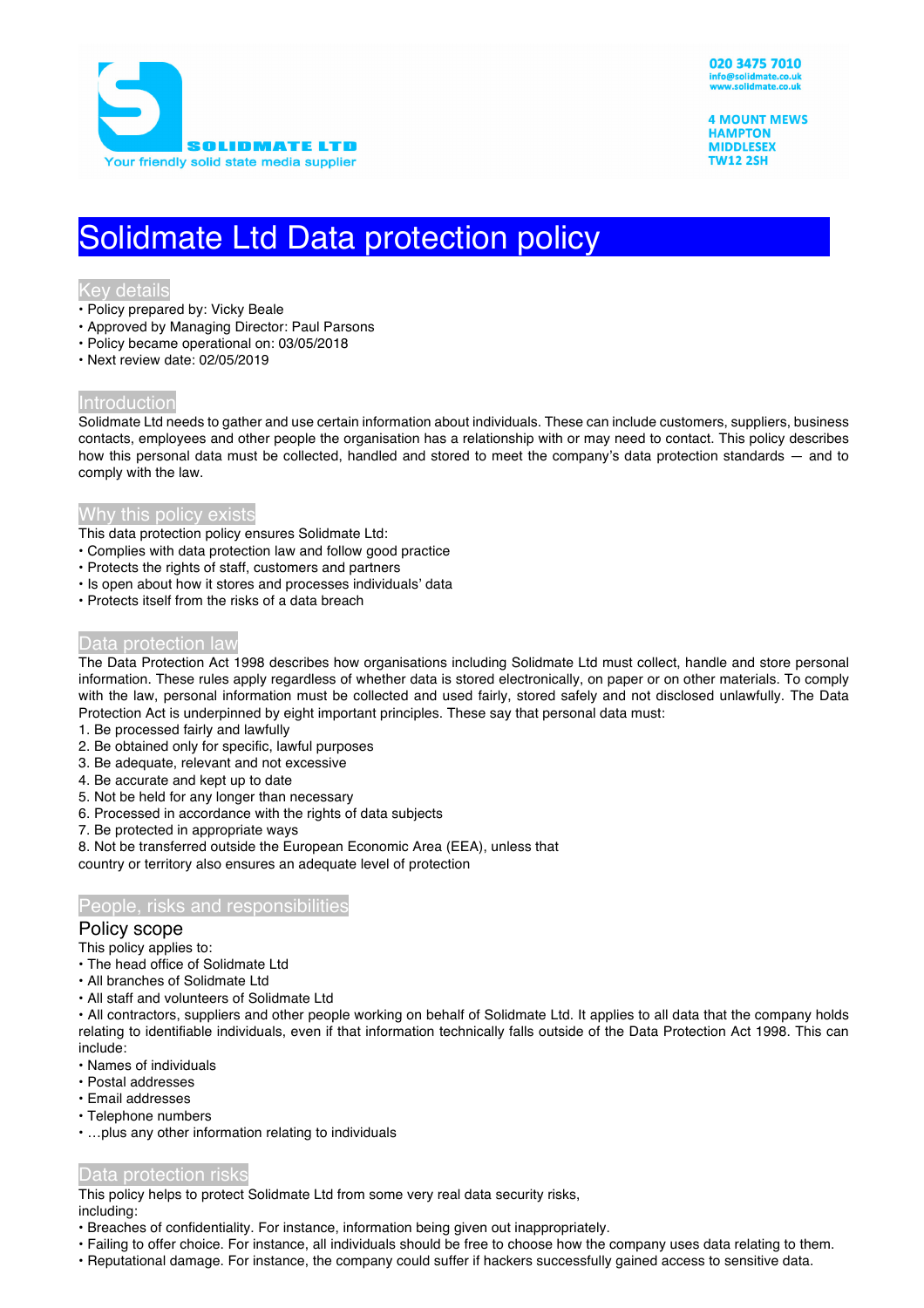## **Responsibilities**

Everyone who works for or with Solidmate Ltd has some responsibility for ensuring data is collected, stored and handled appropriately. Each person that handles personal data must ensure that it is handled and processed in line with this policy and data protection principles.

However, these people have key areas of responsibility:

• The board of directors is ultimately responsible for ensuring that Solidmate Ltd meets its legal obligations.

#### **• The data protection officer Vicky Beale is responsible for:**

o Keeping the board updated about data protection responsibilities, risks and issues.

- o Reviewing all data protection procedures and related policies, in line with an agreed schedule.
- o Arranging data protection training and advice for the people covered by this policy.
- o Handling data protection questions from staff and anyone else covered by this policy.

o Dealing with requests from individuals to see the data Solidmate Ltd holds about them (also called 'subject access requests').

o Checking and approving any contracts or agreements with third parties that may handle the company's sensitive data.

#### **• The General Office manager Paul Parsons, is responsible for:**

- o Ensuring all systems, services and equipment used for storing data meet acceptable security standards.
- o Performing regular checks and scans to ensure security hardware and software is functioning properly.

o Evaluating any third-party services the company is considering using to store or process data. For instance, cloud computing services.

- o Approving any data protection statements attached to communications such as emails and letters.
- o Addressing any data protection queries from journalists or media outlets like newspapers.
- o Where necessary, working with other staff to ensure marketing initiatives abide by data protection principles.

# General staff guidelines

• The only people able to access data covered by this policy should be those who need it for their work.

• Data should not be shared informally. When access to confidential information is required, employees can request it from their line managers.

- Solimate Ltd will provide training to all employees to help them understand their responsibilities when handling data.
- Employees should keep all data secure, by taking sensible precautions and following the guidelines below.
- In particular, strong passwords must be used and they should never be shared.
- Personal data should not be disclosed to unauthorised people, either within the company or externally.
- Data should be regularly reviewed and updated if it is found to be out of date. If no longer required, it should be deleted and disposed of.

• Employees should request help from their line manager or the data protection officer if they are unsure about any aspect of data protection.

# Data storage

These rules describe how and where data should be safely stored. Questions about storing data safely can be directed to the Office Manager or Data Controller.

When data is stored on paper, it should be kept in a secure place where unauthorised people cannot see it.

- These guidelines also apply to data that is usually stored electronically but has been printed out for some reason:
- When not required, the paper or files should be kept in a locked drawer or filing cabinet.
- Employees should make sure paper and printouts are not left where unauthorised people could see them, like on a printer.
- Data printouts should be shredded and disposed of securely when no longer required.

When data is stored electronically, it must be protected from unauthorised access, accidental deletion and malicious hacking attempts:

- Data should be protected by strong passwords that are changed regularly and never shared between employees.
- If data is stored on removable media (like a CD or DVD), these should be kept locked away securely when not being used. • Data should only be stored on designated drives and servers, and should only be uploaded to an approved cloud computing
- services.
- Servers containing personal data should be sited in a secure location, away from general office space.
- Data should be backed up frequently. Those backups should be tested regularly, in line with the company's standard backup procedures.
- Data should never be saved directly to laptops or other mobile devices like tablets or smart phones.
- All servers and computers containing data should be protected by approved security software and a firewall.

# Data use

Personal data is of no value to Solimate Ltd unless the business can make use of it.

However, it is when personal data is accessed and used that it can be at the greatest risk of loss, corruption or theft: • When working with personal data, employees should ensure the screens of their computers are always locked when left

unattended.

• Personal data should not be shared informally. It should never be sent by email, as this form of communication is not secure.

• Data must be encrypted before being transferred electronically. The IT manager can explain how to send data to authorised external contacts.